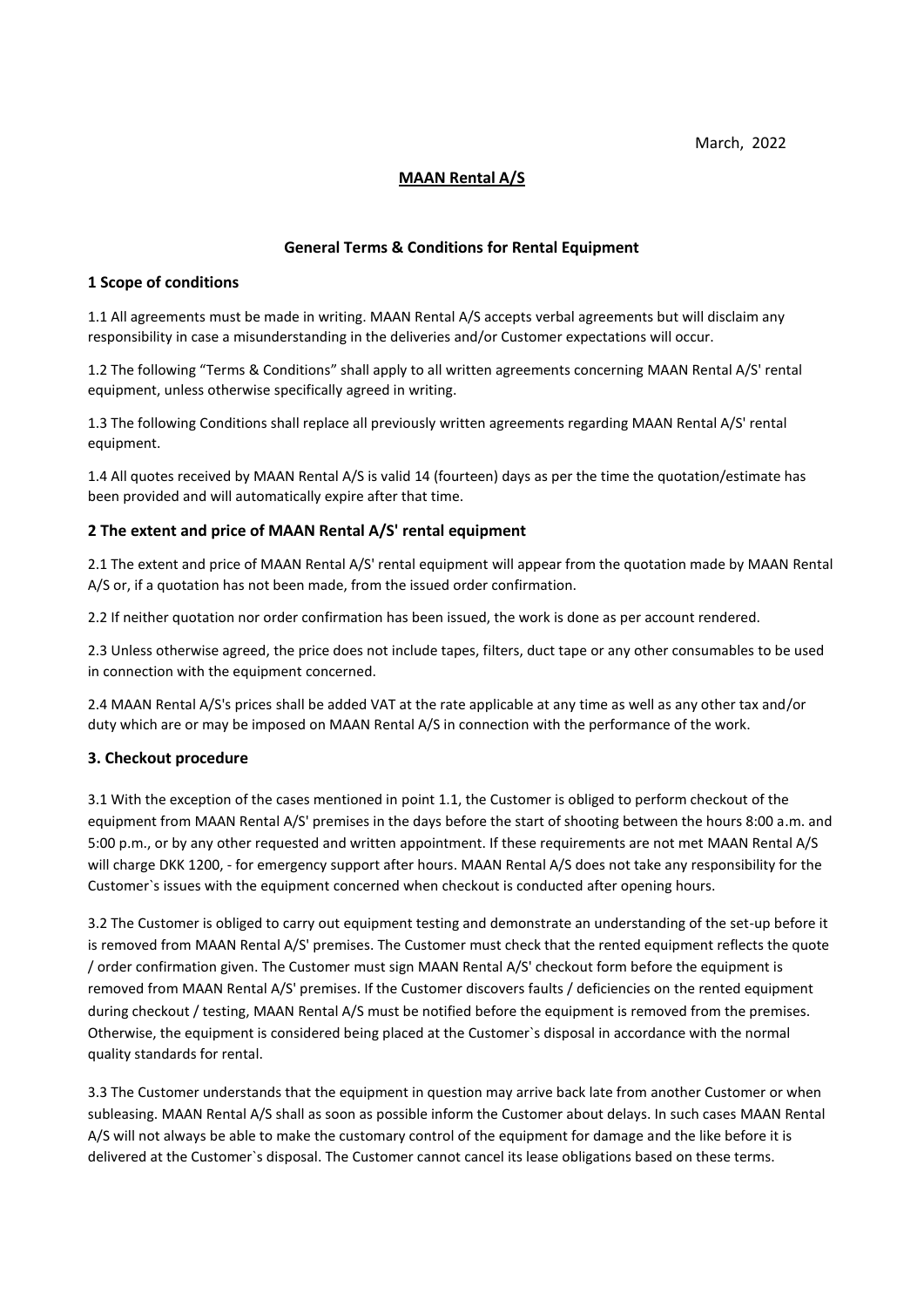3.4 MAAN Rental A/S does not accept any responsibility for the fulfillment of the Customer`s order unless MAAN Rental A/S controls the equipment. If MAAN Rental A/S discovers errors or defects in the equipment, which will lead to delay or non-delivery, the Customer must be notified. MAAN Rental A/S is obliged, to the extent possible, to limit the damage and try alternative rental solutions for the Customer. Beyond this, MAAN Rental A/S has no financial responsibility regarding the Customer.

3.5 When sub-renting gear from other companies domestically and internationally, MAAN Rental A/S will always try its utmost to handle all transport logistics within time for checkout and rental contract with sub-lessor. In that regard, MAAN Rental A/S cannot guarantee that the transport and customs agent will keep the planned transport schedule.

# **4. Place of delivery**

4.1 Unless otherwise agreed in writing all equipment shall be picked up and returned by the Customer at MAAN Rental A/S' address Trelleborggade 9, 2150 Nordhavn, Denmark.

4.2 The equipment must, unless otherwise agreed, be picked up and returned within MAAN Rental A/S' regular opening hours, which are weekdays between 7:30 a.m. and 6:00p.m. However, it is possible by request and agreement up front, to arrange pick-up and drop-off outside normal opening hours, in MAAN Rental A/S' secured system.

4.3 The equipment can be picked up from 7.30 a.m. on the first day of the agreed rental period unless otherwise agreed upon.

4.4 When picking up equipment, photo identification must be presented on request. New Customers must also provide an updated company transcript from the relevant company and/or legal authorities.

4.5 If it is confirmed that the rental equipment shall be delivered to the Customer, the equipment is delivered (by air, sea or land) by the Customer's full expense and risk from the time of handling over the equipment to the Customer at the MAAN Rental A/S address at Trelleborggade 9, DK- 2150 Nordhavn.

4.6 The Customer will always have to arrange pick up based on the order confirmation and agreed pick up time. If the Customer decides to arrange transportation by him/herself, full cost and risk is by the Customer, from handling over the equipment, which includes i.e. any instruction to the driver, in terms of stamps in the carnet and other transport documents required by the customs and/or transportation.

4.7 When shipping equipment to certain countries a carnet is required. It is the sole responsibility of the Customer to prepare such carnet, unless otherwise agreed in writing. The Customer can ask MAAN Rental A/S to aid in filling out the carnet and MAAN Rental A/S will support in any way we can, but it is by the Customer`s full risk and responsibility that the carnet is correctly managed.

# **5. Rental period**

5.1 The rental period runs from 07.30 a.m. on the first day of the agreed rental period, regardless which time of the day the equipment is picked up by the Customer. If it is agreed that MAAN Rental A/S will deliver the equipment to the Customer, the rental period will commence upon the date of the equipment being delivered by MAAN Rental A/S.

5.2 Prior to the end of the rental period, the Customer may at any time during the rental period request MAAN Rental A/S to extend the rental period. MAAN Rental A/S will endeavor to fulfill such requests for extensions, but MAAN Rental A/S has no obligation to do so.

# **6. Payment**

6.1 Unless otherwise agreed, the entire quotation must be paid in advance for the entire rental period.

6.2 Payment terms are always net 14 days from invoice date, unless otherwise agreed.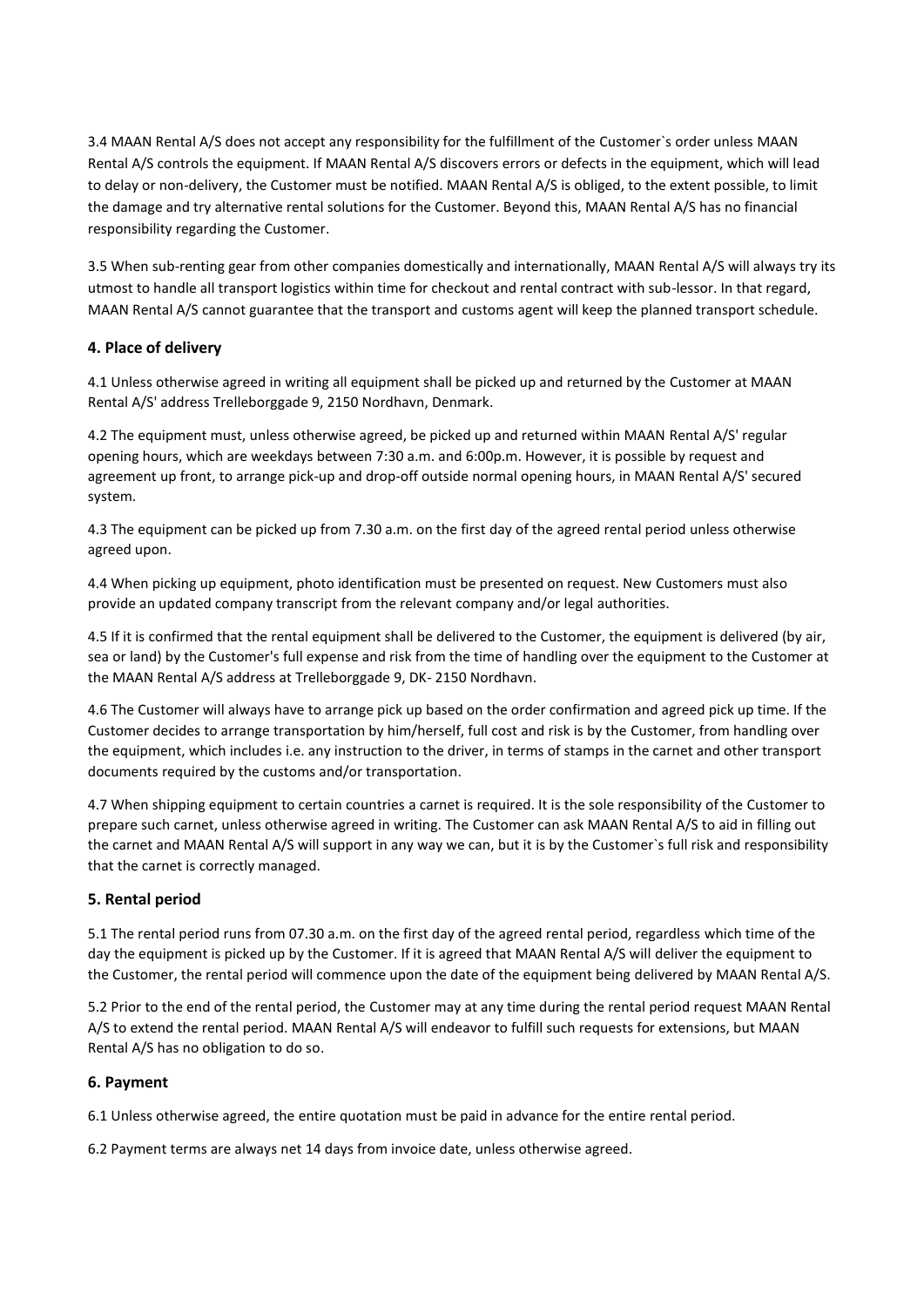6.3 All invoices must be paid for the entire rental period. However, if the equipment is returned before the end of the rental period, MAAN Rental A/S will endeavor to rent the equipment out to another party. To the extent MAAN Rental A/S is able to re-let the equipment, the Customer will only be required to pay rent until the equipment is re-let.

6.4 In case of delayed return of the equipment, any additional payment covering the delay must be paid until the equipment is returned at MAAN Rental A / S' address, and MAAN Rental A/S is entitled to charge an additional delay delivery fee and make claims against the Customer corresponding to the incurred costs and losses suffered by MAAN Rental A/S.

6.5 In addition to the rental price, MAAN Rental A/S is entitled to charge a deposit equal to 30 % of the value of the equipment. However, the minimum deposit is DKK 10,000 for rental in Denmark and the rest of the EU, and the minimum deposit is DKK 75,000 for rental in the rest of the world.

6.6 In case of late payment, an interest fee is charged by 1.5% per month as from any past due payment.

#### **7. On-set Support**

7.1 MAAN Rental A/S can only be in charge of the on-set support and/or assistance when there is a written agreement and an accepted quotation in terms of the services and support given by MAAN Rental A/S. MAAN Rental A/S is not responsible for ensuring that the work can be carried out (service, quality and cost wise) within the estimate in cases where MAAN Rental A/S is not physically present on the set and able to supervise.

7.2 Unless otherwise agreed, costs in terms of transportation, per diems and overnight stays will be invoiced to the Customer.

7.3 The daily price rate is based upon a maximum of 8 working hours. All hours exceeding 8 working hours will be charged separately.

#### **8. Cancellation**

8.1 For short-term rentals (rental period between 24 and 72 hours), the following cancellation conditions apply:

a) Unless otherwise stated in the order confirmation, the Customer shall not pay for the rental of the equipment if cancelled more than 72 hours before the start of the rental period.

b) If cancelled between 72 and 24 hours before the start of the rental period, 50% of the quotation/rental price must be paid.

c) If cancelled less than 24 hours before the start of the rental period a full rental price must be paid.

8.2 For any rental period above 72 hours the following cancellation conditions apply:

a) If cancelled more than 48 hours before the beginning of the rental period, 50% of the rental price must be paid.

b) If cancelled less than 48 hours before the start of the rental period, full cost must be paid for the first 72 hours of the rental period and afterwards 50 % of the rental price for the remaining agreed rental period.

8.3 Regardless of when cancellation takes place, the Customer shall be liable for any costs and losses incurred by MAAN Rental A/S as a consequence of the cancelled order.

#### **9. Support**

9.1 MAAN Rental A/S will at any time loyally advise the Customer regarding which equipment is the most appropriate to be used in different Customer/project requirements. However, it is always the responsibility of the Customer, that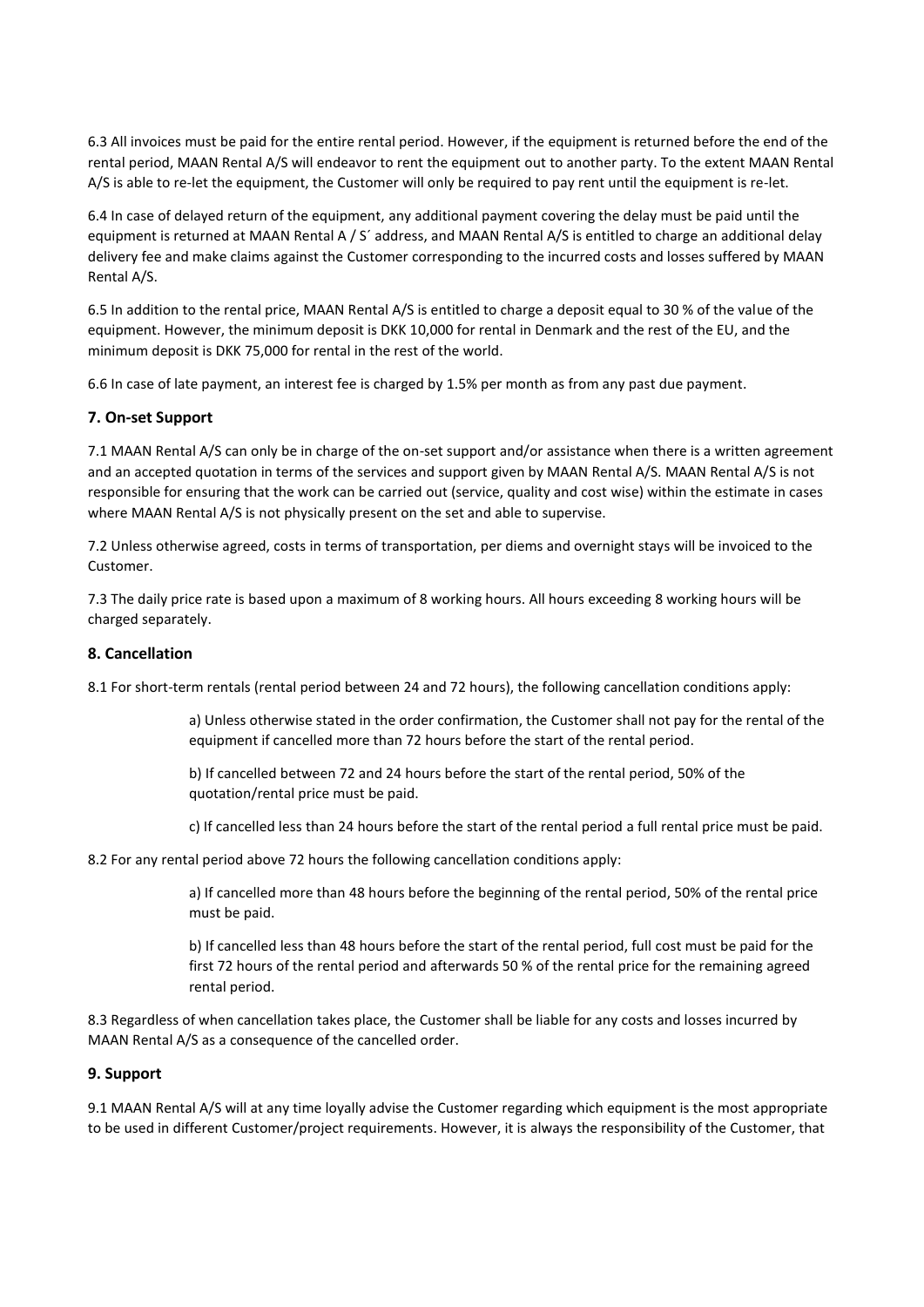the rental equipment is suitable for the said task and that the equipment is compatible with the Customer's other equipment.

9.2 When the rental equipment is picked up by the Customer, MAAN Rental A/S, if so desired, will give a brief instruction in the use of the equipment.

9.3 MAAN Rental A/S has 24 hours emergency telephone support on +45 70 205 305, available all days of the week.

### **10. The use of the equipment**

10.1 The Customer is fully responsible for the proper use of the equipment.

10.2 The equipment may only be operated by persons employed by the Customer and who have experience in operating similar equipment. MAAN Rental A/S may in advance and at any time require information and/or documentation of the qualifications of the persons intended to operate the equipment on behalf of the Customer.

10.3 Unless otherwise agreed in writing, the equipment may only be used in Denmark. At MAAN Rental A/S' request, the Customer must state within a maximum of 4 hours response time where the equipment is located and give MAAN Rental A/S access to inspect the equipment.

10.4 The equipment should not be used under extreme circumstances and must not be subject to overload, extreme water impact, salt impact, cold impact, heat impact etc. If the Customer has any doubts in terms of the definition of "extreme circumstances", the Customer should always contact MAAN Rental A/S in writing and get a written confirmation of the question raised.

10.5 The Customer may not disassemble, repair, adjust, service or otherwise modify the equipment without a written consent. The Customer cannot claim any costs of servicing, repairing etc. of the equipment reimbursed by MAAN Rental A/S, without prior written agreement with MAAN Rental A/S.

# **11. Condition of the equipment**

11.1 The equipment has been inspected by MAAN Rental A/S and verified to be functioning properly before it is delivered to the Customer.

11.2 Upon receipt of the equipment, the Customer must thoroughly examine the equipment and immediately inform MAAN Rental A/S in writing of any visible defects. If the equipment is picked up outside MAAN Rental A/S´ opening hours, the Customer can report any defects in writing in MAAN Rental A/S secure system. When renting equipment for underwater use, it is especially important that the Customer checks that the equipment is watertight before use. Any question and/or doubt will need to be raised to MAAN Rental A/S in writing.

11.3 If the Customer does not inform MAAN Rental A/S of any visible defects immediately upon receipt of the equipment (meaning within same calendar day), the equipment is considered approved by the Customer.

11.4 Prior to using the equipment for any media production (commercial, TV and/or Film), the Customer should test the equipment, and any detected errors such as for instance pixel errors, sensor errors and the like must be reported to MAAN Rental A/S immediately (see section 9.3).

11.5 If any defects are found in the equipment, MAAN Rental A/S undertakes, at its discretion, to either replace the equipment with similar equipment (not necessarily the same type and year) or to credit the Customer the rent for the period that the equipment has been defective.

11.6 The equipment must be returned to MAAN Rental A/S clean and in the same condition as it was delivered (except for ordinary wear and tear).

11.7 MAAN Rental A/S identification marks should not at any time be removed from the equipment.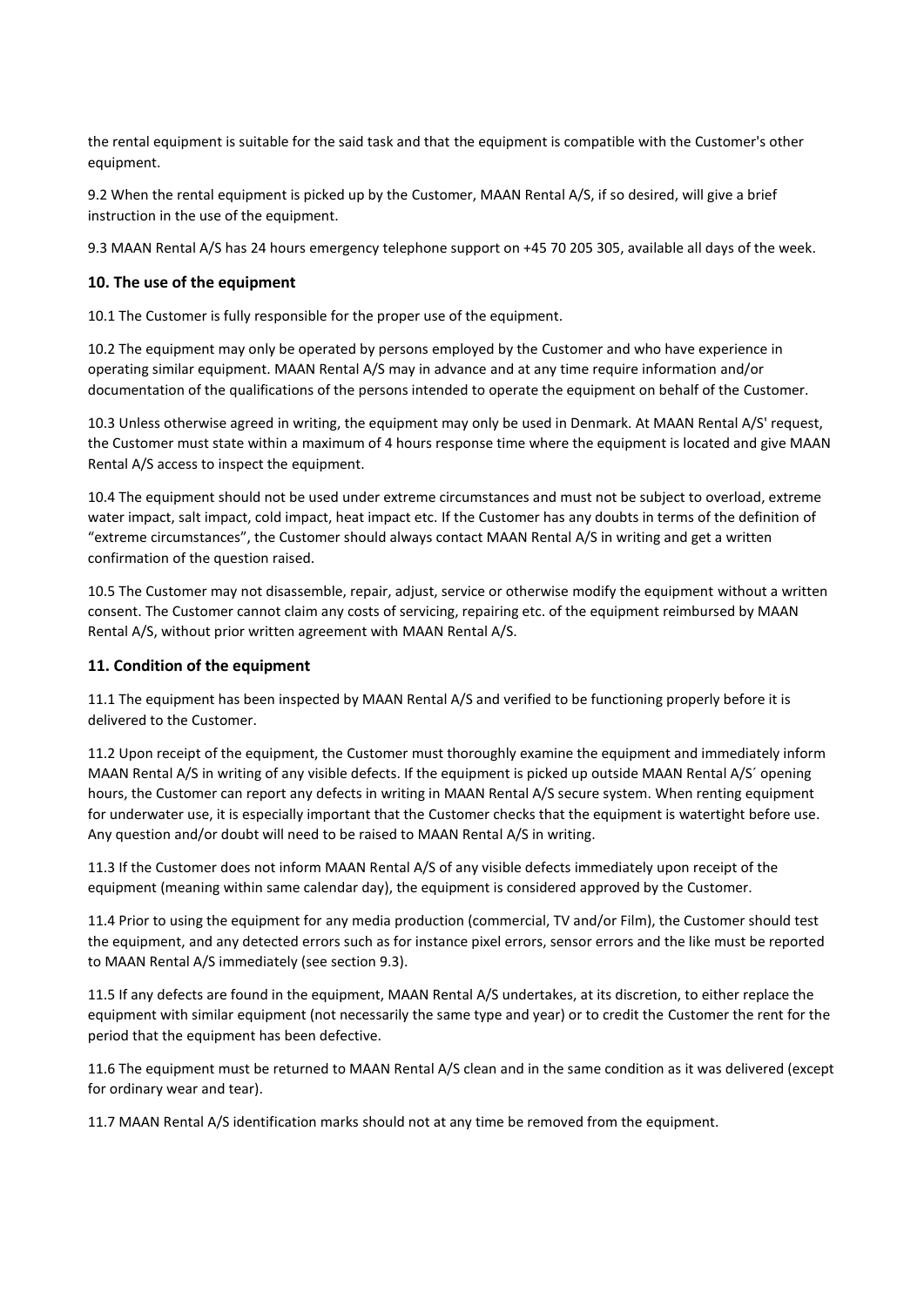11.8 In case the equipment is not returned in the condition in which it was received, the Customer shall pay the by MAAN Rental A/S requested cleaning of the equipment (the hourly rate anytime given by MAAN Rental, currently a minimum hourly rate of DKK 495) and/or any repair and/or servicing of the equipment performed either by MAAN Rental A/S or third parties.

11.9 The Customer must pay full rent for the equipment until the equipment has been brought to the same condition as at the start of the rental period, and a total return of all the rented equipment has been made, incl. cables, manuals, packaging, etc. or if replacement is necessary, until new equipment has been purchased and delivered.

11.10 In case the Customer intentionally or by grossly negligent actions damages the equipment or attempts to make unauthorized repairs or alterations to the equipment, MAAN Rental A/S may, in addition to any loss, charge the Customer a penalty of DKK 15,000.

# **12. Damage or loss of equipment**

12.1 The Customer carries the risk of any damage or loss of the equipment from the receipt of the equipment and until the equipment is returned to MAAN Rental A/S. The risk also includes the risk of accidental damage or damage to the equipment and theft of the equipment.

12.2 If the equipment is damaged or lost, the Customer must immediately inform MAAN Rental A/S accordingly (meaning same calendar day at the latest). Damaged equipment must be returned to MAAN Rental A/S for an assessment of whether the equipment shall be repaired or replaced. In case of theft, the Customer must complete and file a police report.

12.3 If the equipment is damaged or lost, the Customer must pay full rent until the equipment is repaired or new equipment is purchased at the Customer's expense.

12.4 Do not point the camera sensor directly towards a laser or opposite. It will damage the sensor long-term.

12.5 Damage reports shall be submitted simultaneously with the check-in of the equipment. If this is practically impossible to conduct, a temporary report must be delivered, and the final report must be forwarded within five days after the equipment was delivered. If this is not adhered to, a fee will be imposed on the Customer by 10% of the total rental fee per day beyond the above.

# **13. Replacement equipment**

13.1 In the event of theft of or damage to equipment, MAAN Rental A/S will try to obtain replacement equipment if the Customer so wishes. If replacement equipment is provided, the Customer, unless otherwise agreed in writing, must pay rent for both the initially leased equipment and the replacement equipment.

# **14. Responsibility of MAAN Rental A/S**

14.1 MAAN Rental A/S cannot be held responsible for any loss suffered because of delayed delivery of the said equipment, incorrect installation and set-up of the equipment, defective equipment, including any errors in sensors or the like.

14.2 MAAN Rental A/S is not responsible for damage to real estate or movable property caused by the rental equipment, including damage to camera film, data, or other equipment.

14.3 MAAN Rental A/S is only responsible for personal injury if such personal injury is caused by errors or omissions by MAAN Rental A/S or by others for whom MAAN Rental A/S is responsible.

14.4 MAAN Rental A/S is not responsible for loss of data, operating loss, loss of profits, lost earnings or other indirect loss or consequential damage, including loss caused by increased production costs etc.